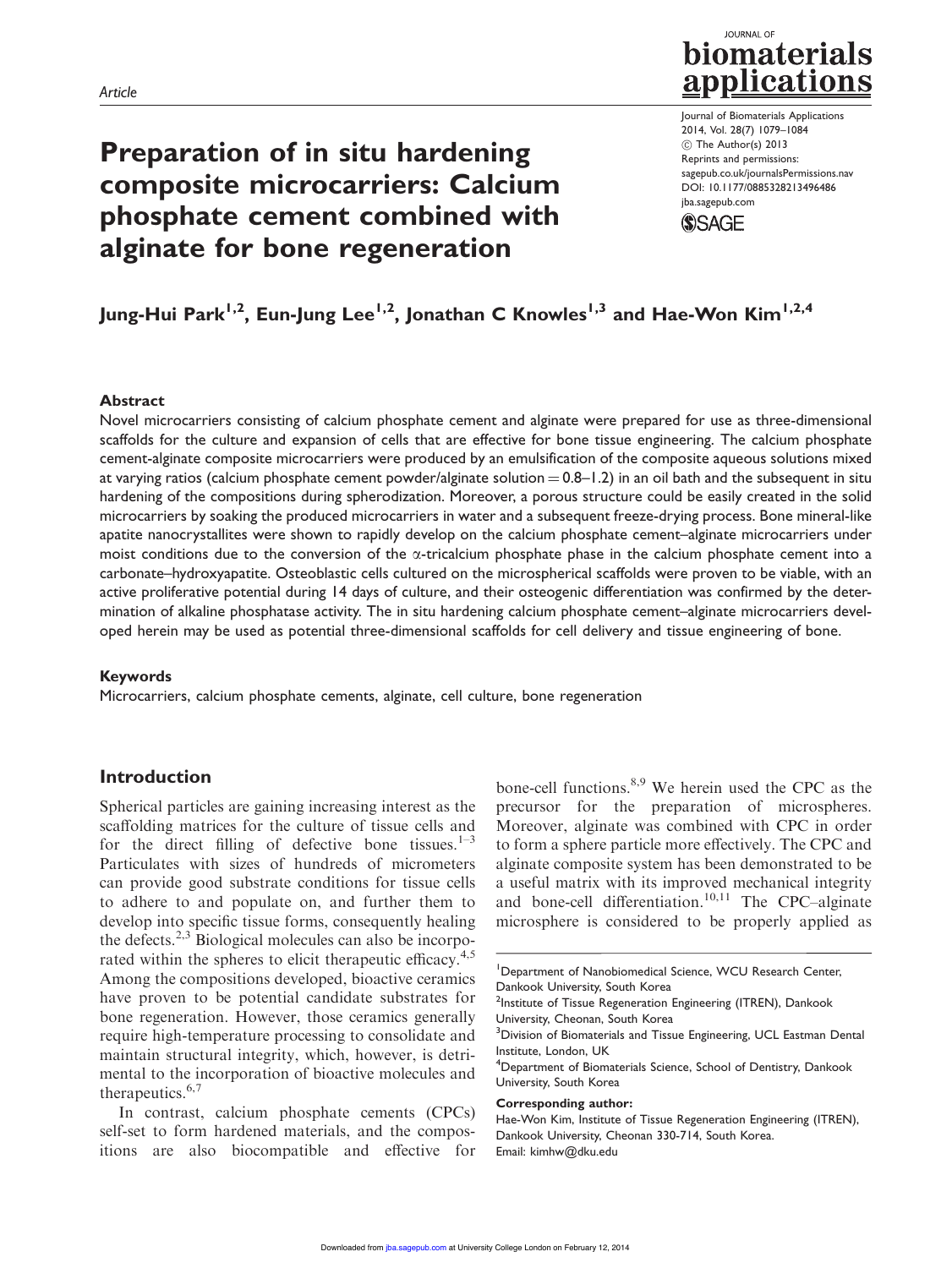injectable bone fillers either directly or with incorporating bioactive therapeutics. Moreover, bone progenitor or stem cells can be cultivated on the spherical scaffolds for the purpose of bone tissue engineering.

While CPC with its in situ hardening property is considered to solidify at room temperature, the alginate used together with CPC composition can improve the CPC's setting ability and, ultimately, the mechanical integrity of the microcarriers.<sup>12</sup> Alginate is a natural polymer derived from algae, is non-toxic and tissuecompatible, and thus has been widely used as a biomaterial for wound repair and cell encapsulation.<sup>13</sup> In particular, the CPC–alginate microcarriers have also been explored to allow the development of macropores within the structure to retain large spaces for effective culture of tissue cells. The processing route to prepare CPC–alginate microcarriers is described, and the in vitro bioactive responses are also addressed for use as bone regeneration materials.

# Materials and methods

## Preparation and characterization of microcarriers

As the precursor of CPC powder,  $\alpha$ -tricalcium phosphate was prepared, as described in a previous work.<sup>9</sup> In brief, calculated amounts of calcium carbonate and dicalcium phosphate anhydrous were put in a platinum crucible and heat-treated at  $1400^{\circ}$ C for 5h and then quenched. About  $5\%$  Na<sub>2</sub>HPO<sub>4</sub>, either with or without alginate (Na-alginate, Aldrich), was used as the liquid phase. The concentration of alginate was 2% or 3%. The CPC powder and alginate liquid phases were mixed at varying ratios (CPC powder/alginate liquid  $= 0.8$ , 0.9, 1.0, 1.1, and 1.2 by weight).

Microcarriers of the CPC–alginate were produced by means of a water-in-oil emulsification method. The CPC–alginate mixture of 1 ml was dropped into a 60 ml olive oil bath, while stirring at 380 rpm for about 60 min. The stirring speed was determined to produce spherical microcarriers with sizes in the hundreds of micrometers range that are appropriate for cell culture. Furthermore, the stirring time was optimized to enable the in situ hardening process to form stable microcarriers. After stirring, the microcarriers were washed with ethanol and lyophilized at  $-60^{\circ}$ C using a freeze-dryer. In order to provide a macroporous structure within the spheres, the ethanol-treated spheres were soaked in distilled water for 1 min and frozen at  $-20^{\circ}$ C and then lyophilized at  $-60^{\circ}$ C using a freeze-dryer.

The morphology of the microcarriers was examined with scanning electron microscopy (SEM, Hitachi S-3000H), and the size of the microcarriers was evaluated from the images. The microcarriers were soaked in a simulated body fluid (which contains  $2.5 \text{ mM } Ca^{2+}$ ,

142 mM Na<sup>+</sup>, 1.5 mM Mg<sup>2+</sup>, 5.0 mM K<sup>+</sup>, 125.0 mM Cl<sup>-</sup>, 27.0 mM  $HCO_3^-$ , 1.0 mM  $HPO_4^{2-}$ , and 0.5 mM  $SO_4^2$ ) for different time periods to examine any changes in the phase, and the surface morphology was observed using SEM.<sup>14</sup>

# In vitro cell culture on the microcarriers

The biocompatibility of the CPC–alginate microcarriers was briefly examined by the proliferative potential of the pre-osteoblast cell line  $(MC3T3-E1).$ <sup>15</sup> The microcarriers of 30 mg were contained in each well of a 96-well plate, and the cells were seeded at a density of  $5 \times 10^3$  cells/well and then cultured in  $\alpha$ -minimal essential medium supplemented with fetal bovine serum containing antibiotics in a humidified atmosphere of 95%  $CO<sub>2</sub>$  at 37 $°C$ .

The cell morphology was examined with SEM after fixing the cells with glutaraldehyde (2.5%), dehydrating with a graded series of ethanol, and treating with hexamethyldisilazane and gold coating. Cell proliferation was measured by means of the MTS assay (CellTiter 96 Aqueous One Solution, Promega, USA).<sup>15</sup> For the differentiation study, osteogenic factors involving 10 mM  $\beta$ -glycerol phosphate and 50 µg/ml *l*-ascorbic acid were added to the culture medium. The alkaline phosphatase activity (ALP), an early osteogenic marker, was determined, as described in our previous study.<sup>16</sup> Experiments were conducted on three replicate samples. Statistical analysis was performed using ANOVA. A significant level was considered at  $p < 0.05$ .

## Results and discussion

The CPC–alginate solutions prepared at different ratios  $(CPC/aligned = 0.8-1.2)$  were demonstrated to be welldeveloped into a spherical form by the water-in-oil emulsification method. Figure 1(a) shows the SEM images of the representative CPC–alginate microcarriers  $(CPC/alginate = 0.8)$  at low magnification. Spherical-shaped particles were well formed, and the surface was shown to reveal that the CPC particles were several micrometers in size, which were surrounded with alginate polymeric phase. At high magnification of the representative CPC–alginate microcarriers (CPC/alginate  $= 0.8, 1.0,$  and 1.2), as the powder content (CPC/alginate ratio) increased, the surface morphology became less dense (Figure 1(b–d)). For all cases, the microcarriers were well-integrated, which is appropriate for handling in other assays, such as cell tests.

The size distributions of the CPC–alginate microcarriers were assessed from the SEM images and are shown in Figure 2(a). Microcarriers had sizes of about  $100-500 \,\mu m$ , and the increase in CPC powder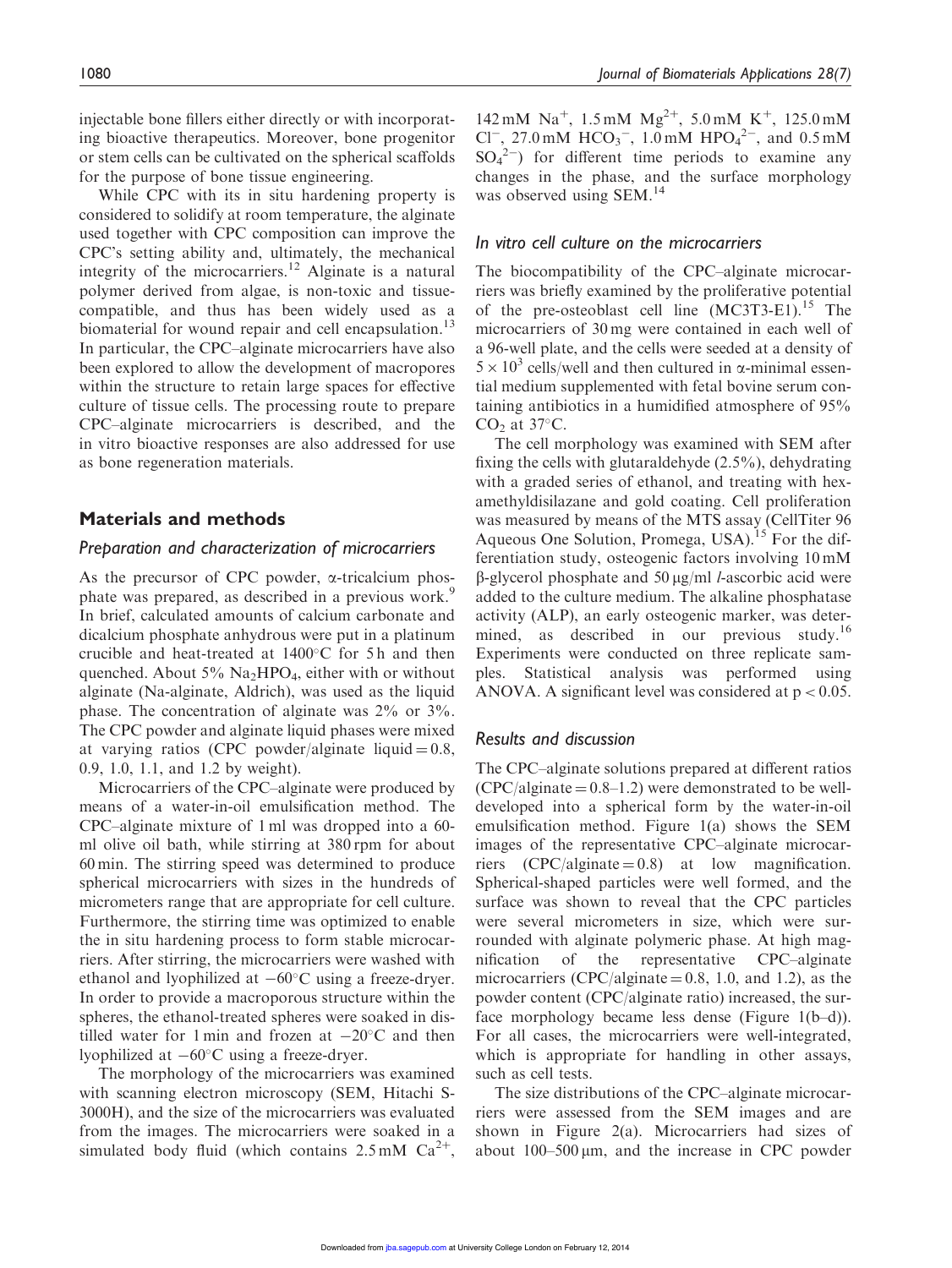

Figure 1. SEM morphologies of the CPC/alginate microcarriers. Images were taken at different magnifications (CPC/alginate ratios of 0.8, 1.0, and 1.2 are marked in each image). Microspherical particles with hundreds of micrometers in size were well generated at low magnification (a), and a few micrometer-sized CPC particles and surrounding alginate are revealed at high magnification (b–d).

content increased the microcarrier size (from 183 to  $288 \mu m$ , on average), as shown in Figure 2(b). This size range is considered to be appropriate for the culture of tissue cells upon the spherical substrates targeting tissue regeneration purposes. $2-4$ 

The process of this sphere formation was designed to last for 60 min, which was based on our previous work on the observation of setting time of CPC (within an hour) for the powder-to-liquid ratios used herein.<sup>10</sup> Specifically, the self-setting reaction of the CPC is considered to occur with the alginate solution within the droplets contained in an oil bath. Because the alginate becomes cross-linked by the exchange with calcium ions, the alginate should play some role in the hardening of the CPC-based spheres through reaction with calcium ions released from the CPC composition.<sup>10,11</sup> Therefore, when compared to the pure CPC, the alginate-added CPC has been shown to have better setting properties, and this positively affects the resultant mechanical integrity.

The obtained CPC–alginate microcarriers exhibited the phase transformation of the initial CPC composition into a hydroxyapatite (HA) phase, a general reaction in the a-TCP-based cement under moisture conditions. Figure 3 shows the representative microstructural change of the CPC–alginate microcarriers during immersion in a fluid for 7 days. Low-magnification image appeared to show a similar morphological feature to that without immersion (Figure 3(a)). At higher magnification, small nanocrystallites completely covered the surface of the microcarriers (Figure 3(b)). As shown in the XRD data (Figure 3(c)), the initial a-TCP phase was transformed into the HA phase after 7 days of immersion. The nanocrystalline HA phase produced on the CPC–alginate spheres is considered to be favorable for the cell and tissue responses.

A feasibility study of the microcarriers was briefly performed by culturing pre-osteoblastic cells directly on the developed microcarriers. The SEM cell growth images on the solid microcarriers were taken at different positions and magnifications. Cells exhibited good adhesion and spreading, with active cytoskeletal processes on the surface of microcarriers (Figure 4(a)), and also accumulated at the contact points of microcarriers bridging them together (Figure 4(b) and (c)).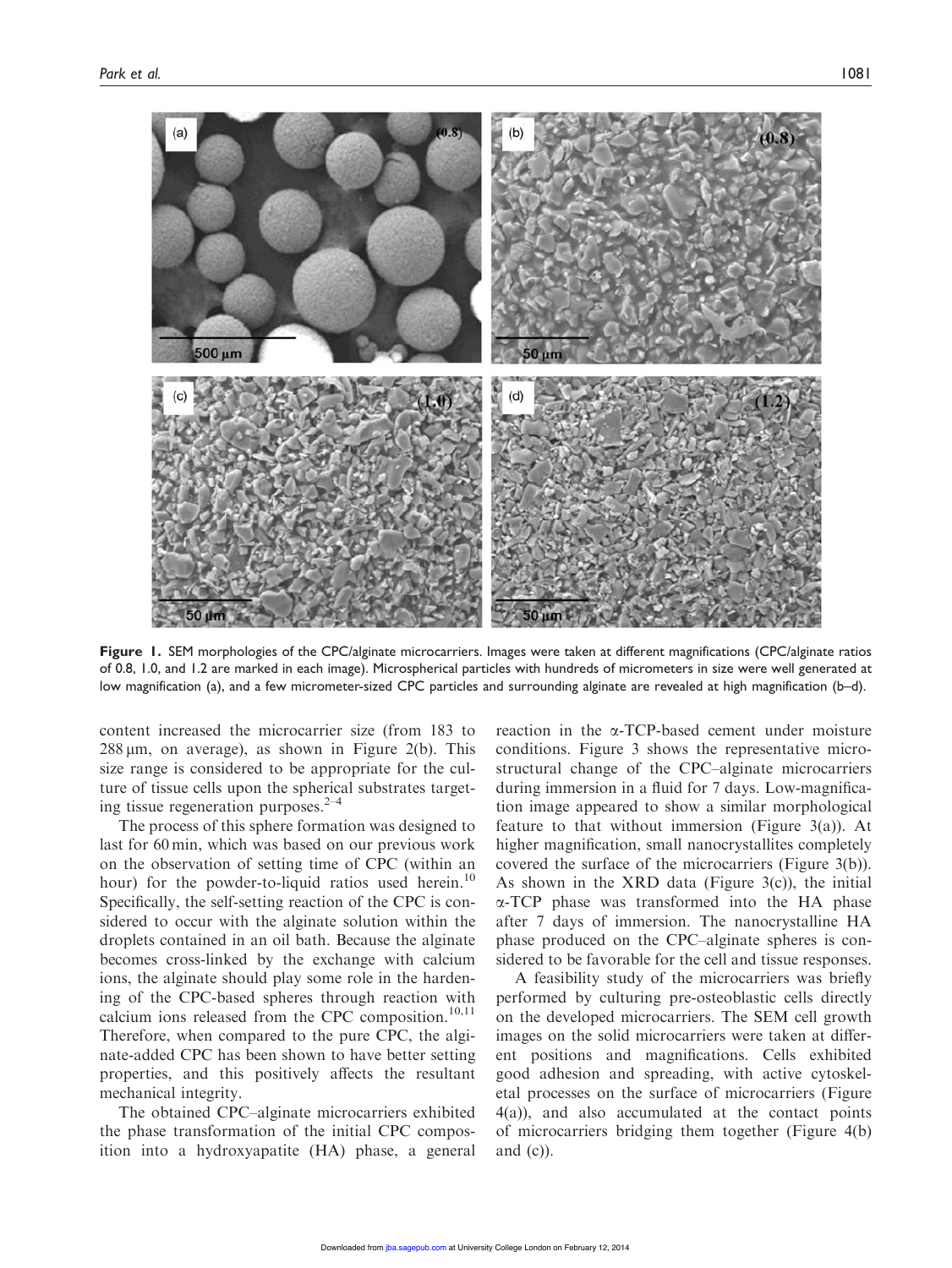

Figure 2. Measurement of sizes of microcarriers with different CPC/alginate compositions: (a) size distribution and (b) average size.

The cell proliferation level, as assessed by the MTS method (Figure 5(a)), showed an ongoing increase in cell population with time. When grown on the microcarriers, cells were at the same level as the tissue culture plastic dish, which is used as a positive control. The results suggest that the developed CPC–alginate microcarriers are cell compatible and would be useful as a three-dimensional (3D) scaffold for bone regeneration. Furthermore, the effect of the composite microcarriers on osteogenic differentiation was assessed by means of ALP activity produced by the cells after culture for 7 and 14 days (Figure 5(b)). At day 7, the ALP level of cells grown on the microcarriers was comparable to that on the control. After 14 days, the ALP level on the microcarriers increased substantially, whereas that on the control only slightly increased. These results confirmed the potential role of the CPC–alginate composite microcarriers in providing appropriate scaffold conditions for cells to undergo osteogenic development under the osteogenic medium conditions. It is considered that the transformed bone-mineral like apatite phase may be an excellent substrate condition for the osteoblastic differentiation with respect to the culture dish. Moreover, the expected release of ions may also be



Figure 3. (a,b) Surface morphological change of microcarriers  $(CPC/alginate = 1.0)$  during immersion in the body simulating medium for 7 days shown at different magnifications (a,b) and the XRD patterns before and after immersion for 7 days, showing the development of HA phase, due to the transformation of  $\alpha$ -TCP.

possible stimulators of cell differentiation, and more in-depth studies will be needed as further work.

Apart from the compositional merit of the CPC– alginate solid microcarriers, we aimed to develop the spheres to have a porous structure, which is considered to be effective to hold tissue cells within the spheres and support their multiplication for tissue engineering due to their large surface area to volume ratio. The solidified microcarriers were frozen and lyophilized after being soaked in water. Figure 6 shows the SEM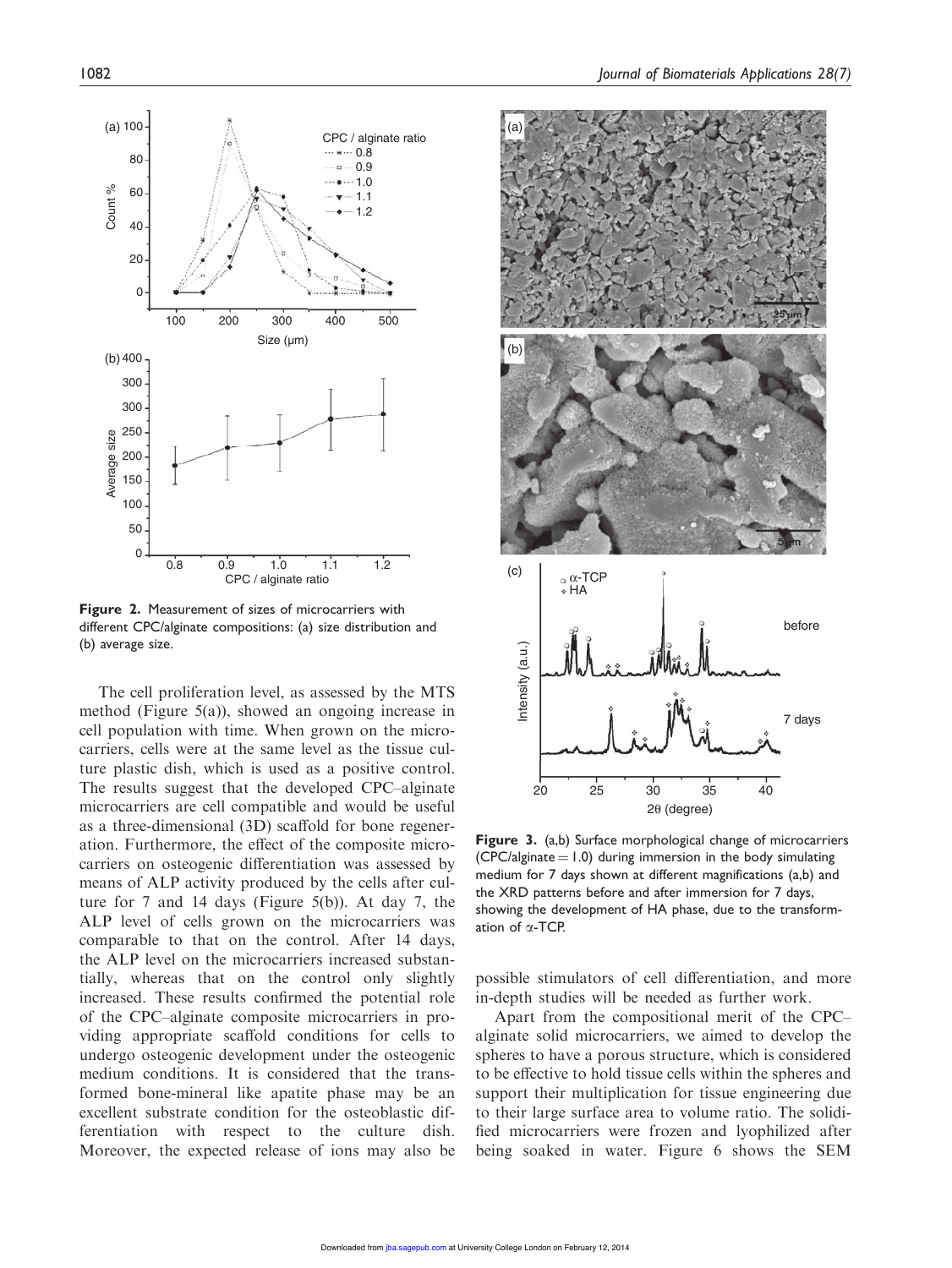

Figure 4. Cell growth morphology grown on the CPC/alginate microcarriers during culture for 3 days, taken from SEM.

image of the porous microcarriers. Particulates of a few hundreds of micrometers were obtained after the lyophilization process; however, the shape was not isotropic, but somewhat irregular. More noticeable was the formation of a large amount of macropores throughout the spheres, with pore sizes of  $20-50 \mu m$ , which also appeared interconnected, as shown in the morphology of the fragmented sphere. By adopting a simple process, that is, soaking in water followed by lyophilization, the dense microcarriers could be developed with a porous structure. The frozen ice crystals were sublimated to leave interconnected pores throughout the spheres. The size of the pores can be tuned by varying the freezing temperature, i.e., with increasing temperature, the pore size increases. $17-19$  Herein, the developed pore



Figure 5. (a) Cell proliferation behavior on the spheres during 14 days, as compared with those on the culture dish control, showing an ongoing cell growth, and (b) ALP activity of the cells grown on the microcarriers significantly increased at 14 days, compared to control. (\*p < 0.05 by ANOVA for  $n = 3$ ).

sizes were about  $20-50 \mu m$  at the freezing temperature of  $-20^{\circ}$ C. The beneficial effects of the pore structure generated in the microcarriers are obvious based on previous works that report a high-loading capacity of cells for use as tissue engineering scaffold.<sup>2,6,20,21</sup> Further work is needed regarding the applications of this porous microcarrier.

# **Conclusions**

CPC–alginate microcarriers were newly developed as a 3D matrix for bone repair. The self-setting reaction of the composition facilitated ease-of-sphere formation at mild conditions. The resultant bone-mineral-like apatite phase transformed from the initial CPC powder is considered to provide excellent substrate conditions for bone-associated cells. Preliminary cellular study proved that the spheres were favorable for cells to adhere, spread, and proliferate on, and to undergo osteogenic differentiation. Taken together, the newly developed CPC–alginate microcarriers are considered to be useful as a 3D matrix for bone regeneration.